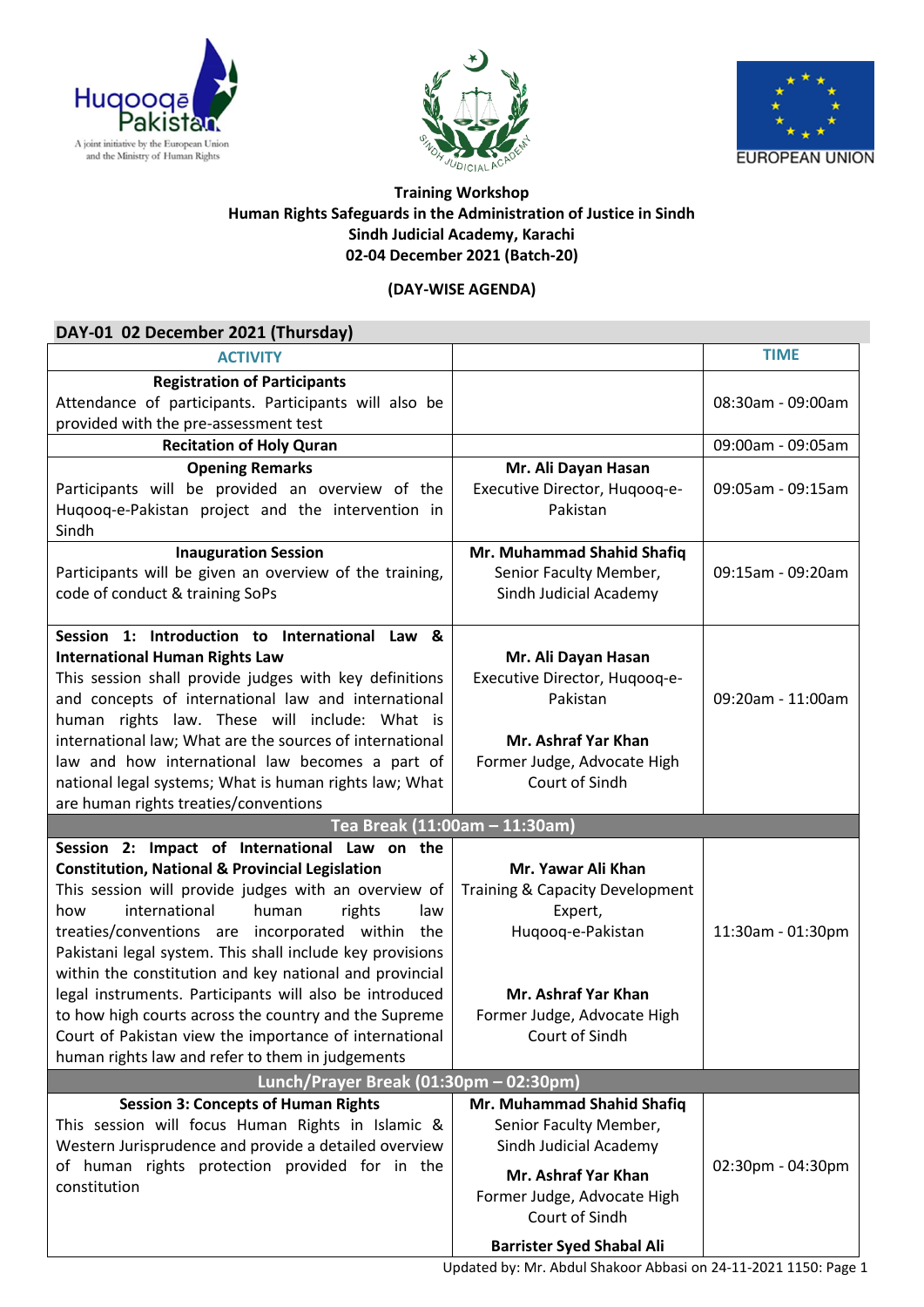| DAY-02 03 December 2021 (Friday)                                                                                                                                                                                                                                                                                                                                          |                                                                                                                                                                                                                                                                                  |                   |  |  |
|---------------------------------------------------------------------------------------------------------------------------------------------------------------------------------------------------------------------------------------------------------------------------------------------------------------------------------------------------------------------------|----------------------------------------------------------------------------------------------------------------------------------------------------------------------------------------------------------------------------------------------------------------------------------|-------------------|--|--|
| <b>ACTIVITY</b>                                                                                                                                                                                                                                                                                                                                                           |                                                                                                                                                                                                                                                                                  | <b>TIME</b>       |  |  |
| <b>Recitation of the Holy Quran</b>                                                                                                                                                                                                                                                                                                                                       |                                                                                                                                                                                                                                                                                  | 08:30am - 08:35am |  |  |
| Day 1 Recap:<br>Participants will be given a recap of the<br>thematic areas covered during the first day of<br>the training.                                                                                                                                                                                                                                              | Mr. Muhammad Shahid Shafiq<br>Senior Faculty Member,<br>Sindh Judicial Academy                                                                                                                                                                                                   | 08:35am - 08:45am |  |  |
| <b>Session 4: Application of Human Rights</b><br>within the Criminal Justice System of<br>Pakistan<br>This session will provide judges with in-depth<br>training on how human rights is reflected<br>within the criminal justice system. It shall<br>provide judges with the knowledge on how to<br>adopt a human rights approach to: Arrest &<br>detention; Remand; Bail | Ms. Khadija Ali<br>Training and Capacity Development Expert,<br>Huqooq-e-Pakistan<br>Mr. Ali Dayan Hasan<br>Executive Director, Hugoog-e-Pakistan<br>Mr. Ashraf Yar Khan<br>Former Judge, Advocate High Court of Sindh                                                           | 08:45am - 10:00am |  |  |
| <b>Session 5: Role of Trial Courts in the Context</b><br>of Human Rights<br>The module shall further provide judges with<br>information on how human rights affects fair<br>trial. Specific importance shall be given to:<br>Proper legal assistance; Dispensation of<br>Justice; Administration of Justice                                                               | Mr. Muhammad Shahid Shafiq<br>Senior Faculty Member,<br>Sindh Judicial Academy<br>Ms. Khadija Ali<br>Training and Capacity Development Expert,<br>Huqooq-e-Pakistan<br><b>Barrister Syed Shahbal Ali</b><br>Human Rights & Criminal Justice, Junior<br>Expert, Huqooq-e-Pakistan | 10:00am -11:30am  |  |  |
| Tea (11:30am-11:45 am)                                                                                                                                                                                                                                                                                                                                                    |                                                                                                                                                                                                                                                                                  |                   |  |  |
| Session 6: Sensitisation of Judges &<br><b>Prosecutors</b><br>will focus on sensitizing<br>session<br><b>This</b><br>participants with respect to Gender, rights of<br>disabled persons & children                                                                                                                                                                        | Mr. Yawar Ali Khan<br>Training & Capacity Development Expert,<br>Hugoog-e-Pakistan<br>Ms. Khadija Ali<br>Training and Capacity Development Expert,<br>Huqooq-e-Pakistan                                                                                                          | 11:45am - 01:30pm |  |  |
| Lunch/Prayer Break (01:30pm - 02:30pm)                                                                                                                                                                                                                                                                                                                                    |                                                                                                                                                                                                                                                                                  |                   |  |  |
| <b>Session 7: How to Protect and Facilitate</b><br><b>Victims &amp; Witnesses during Trial</b><br>This module shall look at international<br>standards and national provisions on how the<br>justice system can aid in the protection of<br>victims and witnesses (with a focus on women<br>& juveniles)                                                                  | Ms. Khadija Ali<br>Training and Capacity Development Expert,<br>Huqooq-e-Pakistan<br>Mr. Ali Dayan Hasan<br>Executive Director, Hugoog-e-Pakistan                                                                                                                                | 02:30pm - 04:30pm |  |  |